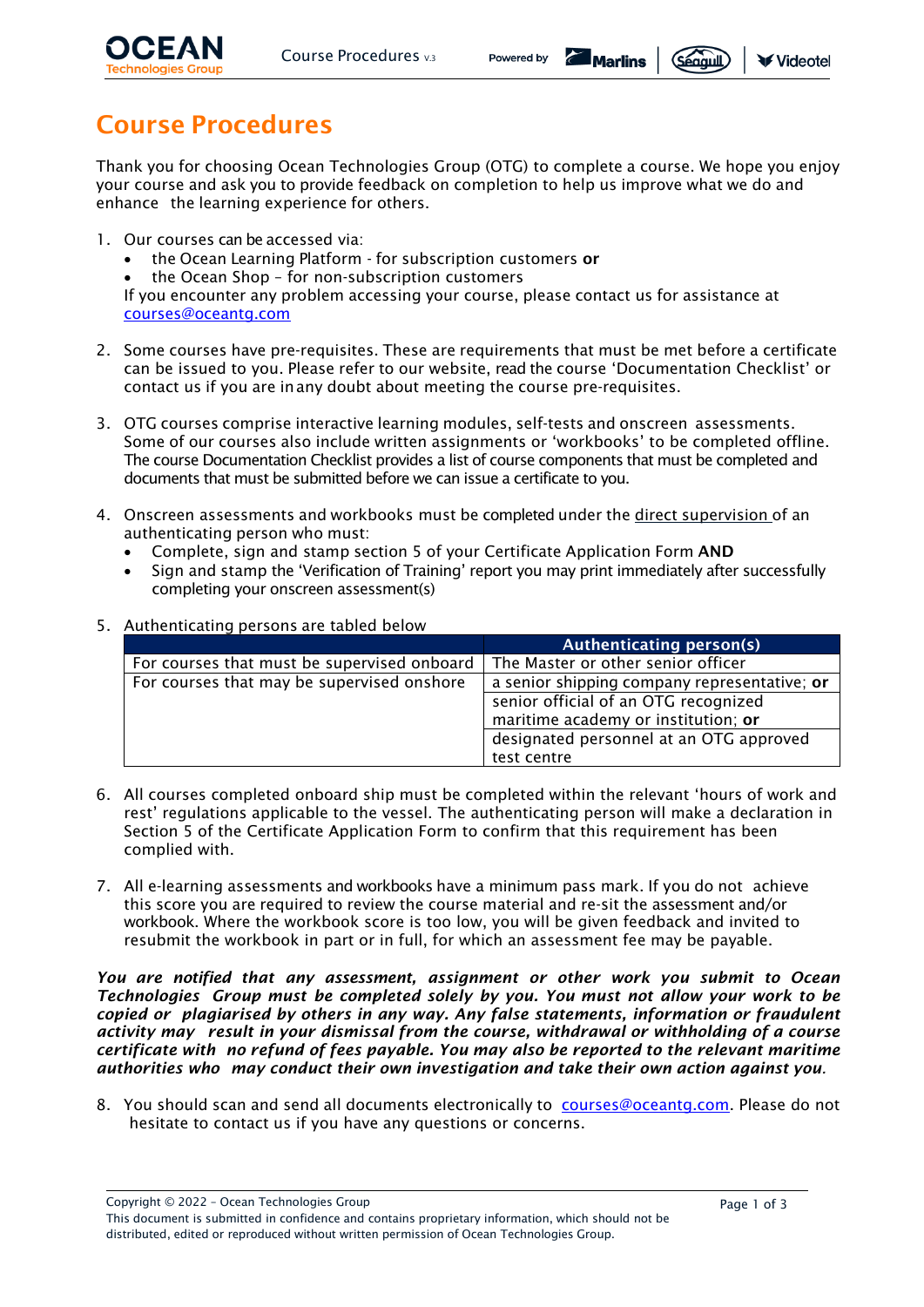

*Seaguil* 

# Certificate Application Form

To avoid delays please complete this form fully, electronically or by hand using BLOCK CAPITAL letters

### 1. Course Name:

# 2. About You

| First name:                 |                                           |  |
|-----------------------------|-------------------------------------------|--|
| Surname:                    |                                           |  |
| Nationality:                | Place of birth:                           |  |
| Date of Birth (DD/MM/YYYY): | OLP login ID:<br>(subscription customers) |  |
| Email Address:              |                                           |  |
| Name of Present Employer:   | Name of present or<br>most recent vessel: |  |
| Company Email address:      |                                           |  |

# 3. For non-subscription customers only – billing and shipment information

Subscription customers will be invoiced as per agreement

| Company or person<br>paying for this course:                                                                                    |  |
|---------------------------------------------------------------------------------------------------------------------------------|--|
| Billing Address of person or<br>company paying for this course<br>(inc zip code & country):                                     |  |
| <b>Billing Email Address:</b>                                                                                                   |  |
| Full Name and Address (inc zip<br>code & country) of the person<br>and/or company your course<br>certificate should be sent to: |  |

Copyright © 2022 – Ocean Technologies Group

This document is submitted in confidence and contains proprietary information, which should not be distributed, edited or reproduced without written permission of Ocean Technologies Group.